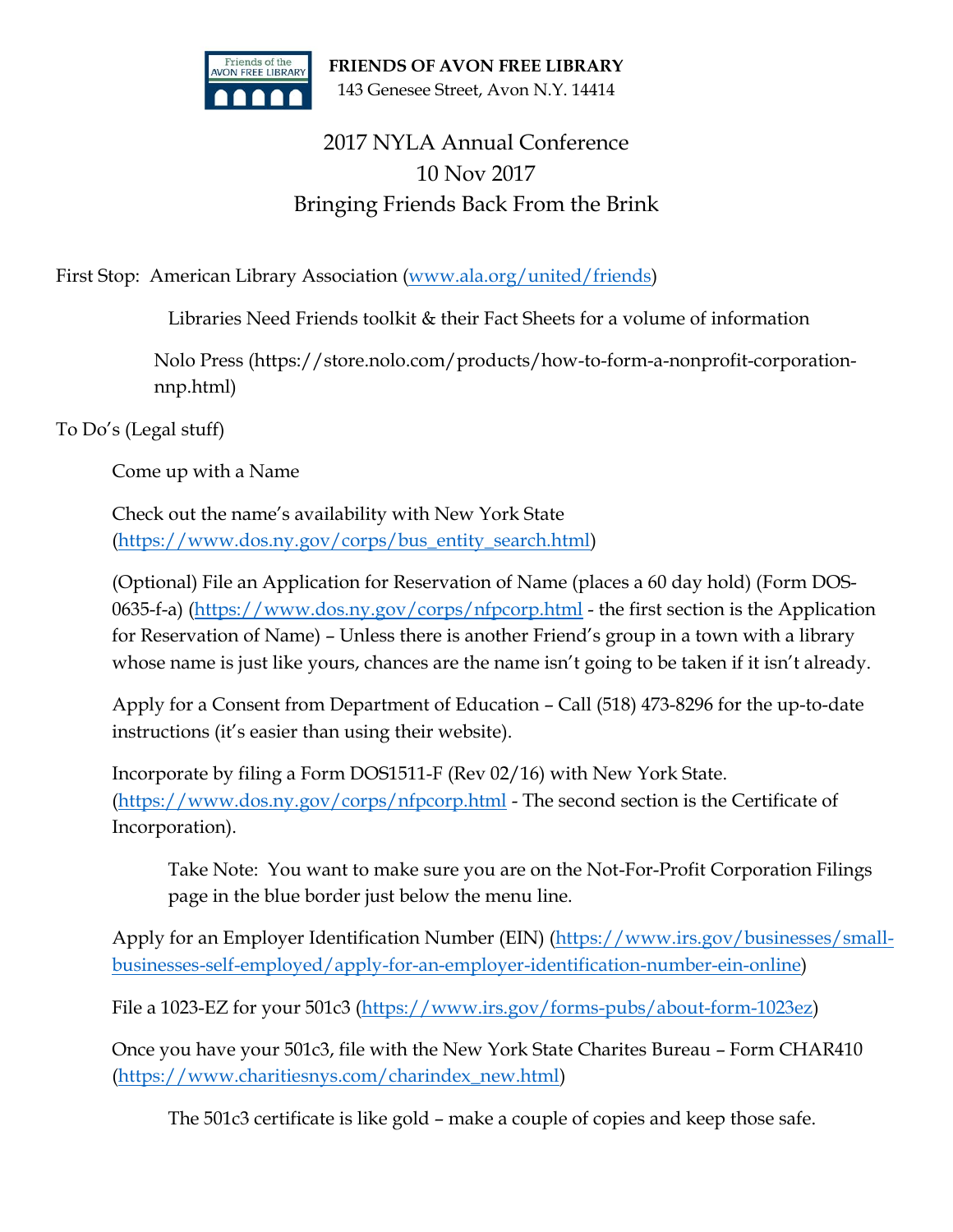

**FRIENDS OF AVON FREE LIBRARY** 143 Genesee Street, Avon N.Y. 14414

## 2017 NYLA Annual Conference 10 Nov 2017 Bringing Friends Back From the Brink

Costs (check all of these to see if they've changed)

DIY

Reservation of Name - \$20

Dept. of Education consent - \$10

Incorporation - \$75

EIN – Free! Yeah!!!

IRA 501c3 – Using the E-Z filing (no assets, income <\$50k) (\$275), Long form (income <\$10k, \$400, otherwise \$850

NYS CHAR410 - \$25 (if you aren't exempt)

Hiring a Professional

In the range of  $~51,500+$ 

To Do's (Internal stuff)

Establish mission with Library's Board input.

Draft a Memorandum of Understanding between your Friends group and your Library so everyone is on the same page.

Draft a Constitution and By-Laws

Establish a Dues structure

Consider a Long-Range Plan – Start small if you haven't done one of these – say 3 years then move up to a 5 year plan. Make sure part of the plan is to actually revisit the plan.

It is perfectly acceptable for your first year to be "Making it official"